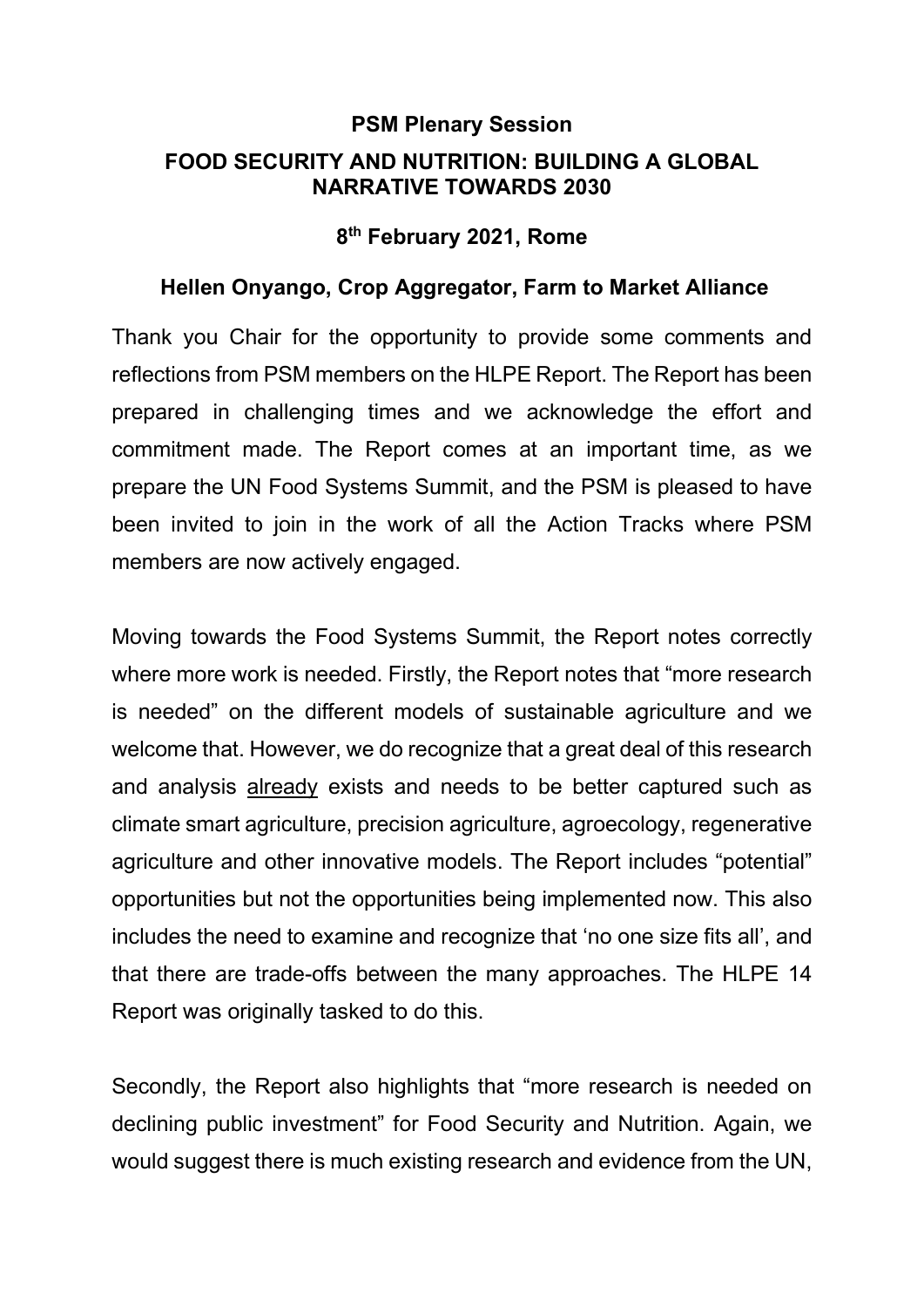OECD, World Bank, IFPRI and other research institutions and this follows up on the Addis Ababa Action Agenda for financing sustainable development. We had highlighted this relevant research as requested at the time of the electronic consultation and believe it remains a valid input, and one that will benefit the discussions at the Food Systems Summit.

Mr. Chairman as a Kenyan woman farmer who has grown into a role aggregating crops, I can assure you that those of us on the ground that the Recommendations to "improve public investment" and "encourage investment" are not enough to say. We have all been saying this for years. What we lack are enough concrete recommendations on how to actually get finance into the hands of family farmers and SMEs. Priorities also include the shocking gap of infrastructure including bandwidth in rural areas.

We are concerned that the Potential Policy Directions and Recommendation do not foresee any role for private sector. In this regard, the 'Bonding Science and Policy to Accelerate Food Systems Transformation' conference last week, and we thank the Government of France for their support, provided several ideas for the way forward. The discussion on international scientific cooperation and alliances highlighted the need to build combinations of all the best science, including the private sector, noting the progress made in addressing the COVID-19 pandemic by cooperating in such alliances.

This narrative is not yet a narrative that will help us achieve the SDGs. Mr. Chairman, we on the ground need more clear and concrete steps to address the shortfalls we face in access to finance, technology,